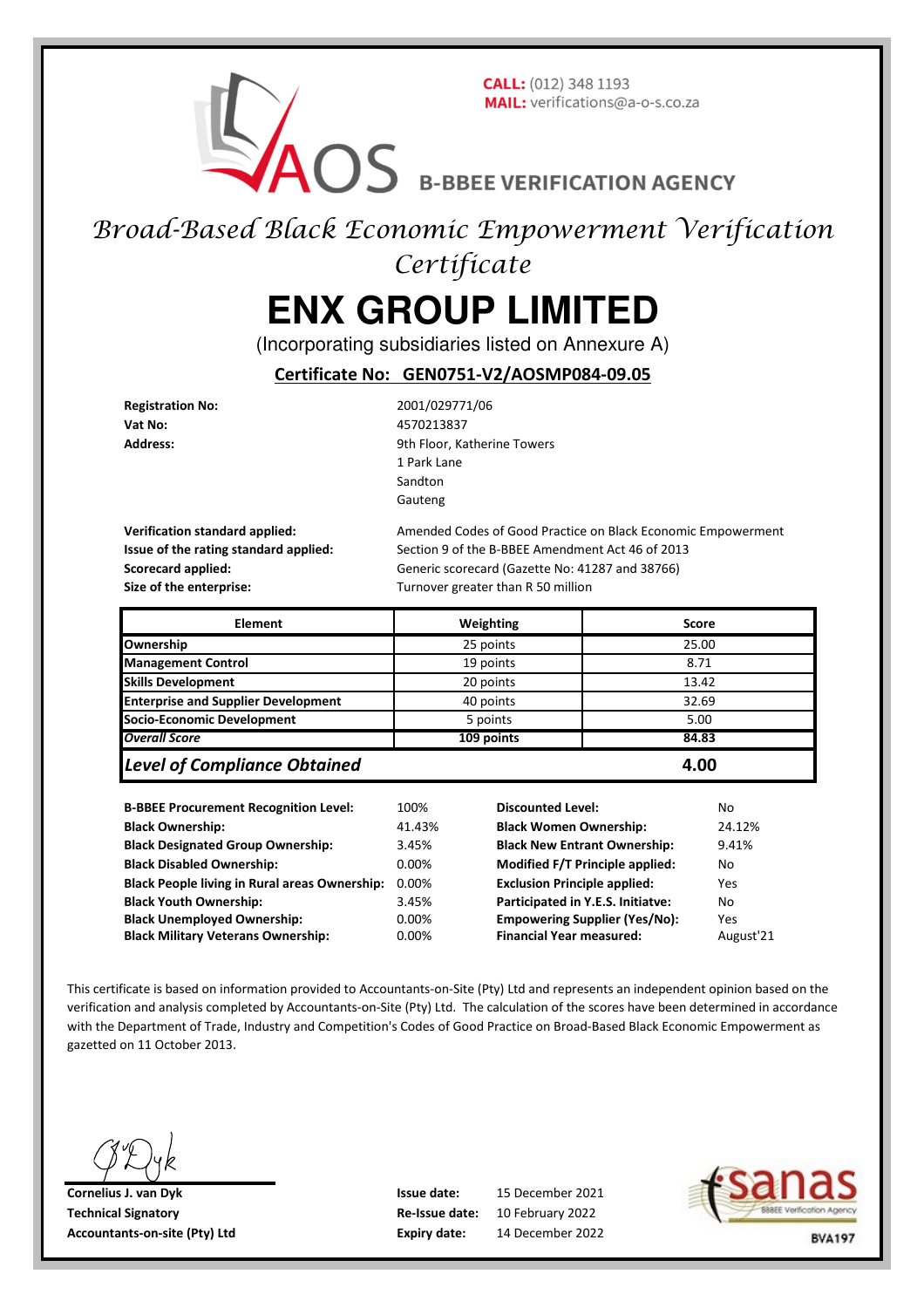**Certificate Number:** GEN0751-V2/AOSMP084-09.05



#### **ANNEXURE A : CONSOLIDATED ENTITIES**

| <b>Name of Entities:</b>                | Reg. No.       | VAT No.        |
|-----------------------------------------|----------------|----------------|
| <b>ENX GROUP LIMITED</b>                | 2001/029771/06 | 4570213837     |
| 600SA HOLDINGS (PTY) LTD                | 1968/000066/07 | 4320113261     |
| AGL EMPOWERED (PTY) LTD                 | 2016/357762/07 | Not Registered |
| AFRICAN GROUP LUBRICANTS (PTY) LTD      | 2014/176422/07 | 4250267335     |
| AMASONDO FLEET SERVICES (PTY) LTD       | 2000/015762/07 | 4630192112     |
| <b>AUSTRO (PTY) LTD</b>                 | 1974/003305/07 | 4790128013     |
| <b>CENTLUBE (PTY) LTD</b>               | 2011/126819/07 | 4060260512     |
| <b>CENTLUBE HOLDINGS (PTY) LTD</b>      | 2011/127980/07 | Not Registered |
| <b>ENX CORPORATION LIMITED</b>          | 1984/007045/06 | 4460246962     |
| EIE GROUP (PTY) LTD                     | 1974/002797/07 | 4180258461     |
| ENX LEASING INVESTMENTS (PTY) LTD       | 2015/323818/07 | 4370289813     |
| ENX TRADING INVESTMENTS (PTY) LTD       | 2012/001052/07 | 4050278508     |
| EQSTRA FINANCIAL SERVICES (PTY) LTD     | 1956/002589/07 | 4260271475     |
| EQSTRA FLEET SERVICES (PTY) LTD         | 1988/002850/07 | 4640131381     |
| EQSTRA INVESTMENT HOLDINGS (PTY) LTD    | 2016/229947/07 | Not Registered |
| EQSTRA NH EQUIPMENT (PTY) LTD           | 1959/001593/07 | 4080258454     |
| <b>GPS TRACKING SOLUTIONS (PTY) LTD</b> | 2002/031133/07 | 4910242280     |
| <b>INGWE LUBRICANTS (PTY) LTD</b>       | 2014/182020/07 | 4920278423     |
| NEW WAY POWER (PTY) LTD                 | 1983/003012/07 | 4700120704     |
| POWER O2 (PTY) LTD                      | 1989/003104/07 | 4690267069     |
| SAFICON INDUSTRIAL EQUIPMENT (PTY) LTD  | 1970/002074/07 | 4770109496     |
| UNI-CAPE EQUIPMENT (PTY) LTD            | 1985/002524/07 | 4480108077     |
| WAG CHEMICALS (PTY) LTD                 | 1986/003393/07 | 4610101984     |
| WEST AFRICAN GROUP (PTY) LTD            | 2005/040012/07 | 4740133063     |
| WEST AFRICAN INTERNATIONAL (PTY) LTD    | 1995/008104/07 | 4440154575     |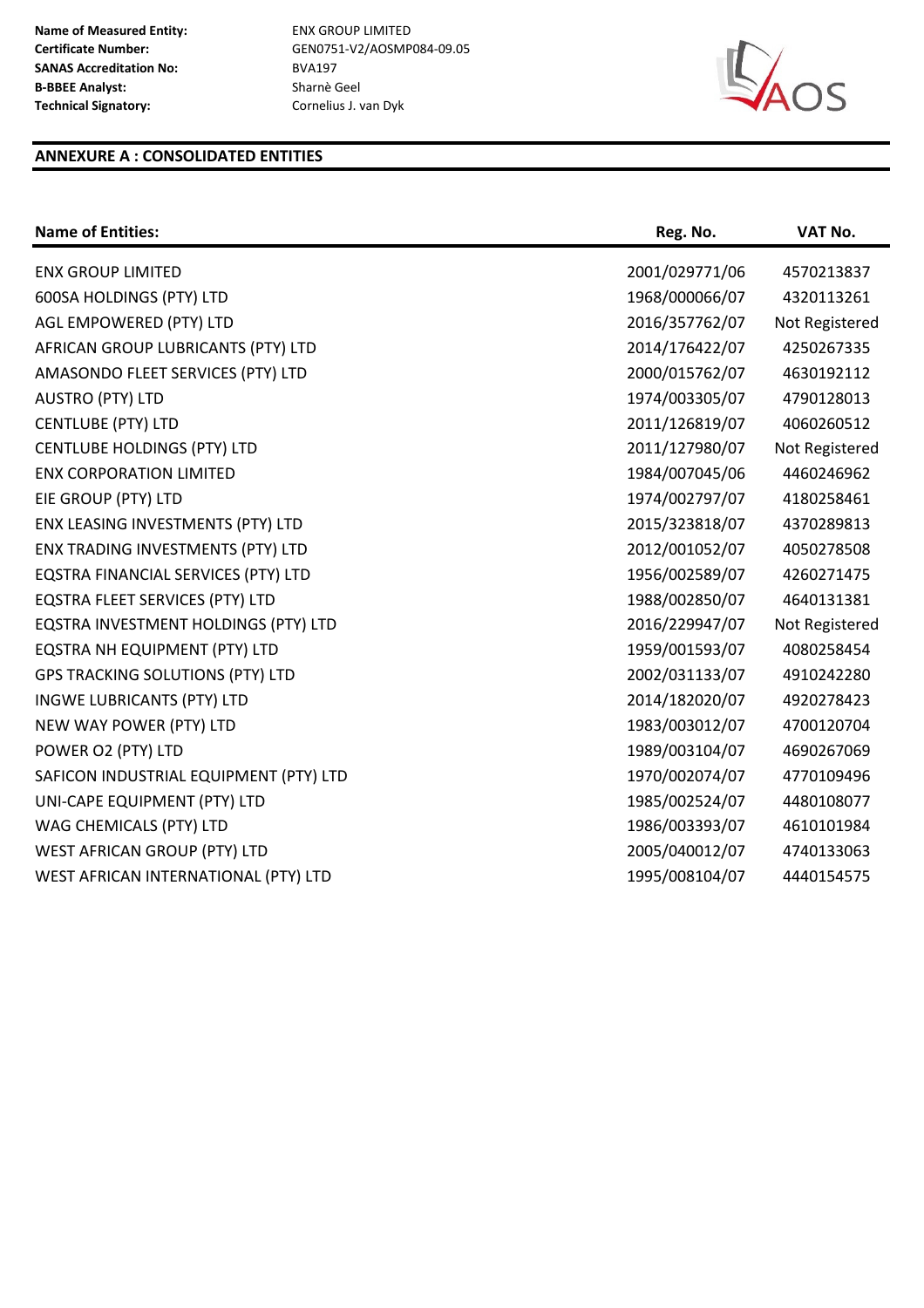

#### **STATEMENT 100: MEASUREMENT OF THE OWNERSHIP ELEMENT**

| Weighting     | <b>Criteria</b>                                                                 | Weighting      | Compliance    | Score |
|---------------|---------------------------------------------------------------------------------|----------------|---------------|-------|
| <b>Points</b> |                                                                                 | <b>Points</b>  | <b>Target</b> |       |
|               | <b>1.1. VOTING RIGHTS</b>                                                       |                |               |       |
| 25            | 1.1.1. Exercisable Voting rights in the Entity in the hands of Black people     | 4              | 25% + 1 Vote  | 4.00  |
|               | 1.1.2. Exercisable Voting Rights in the Entity in the hands of Black women      | 2              | 10%           | 2.00  |
|               | <b>1.2. ECONOMIC INTEREST</b>                                                   |                |               |       |
|               | 1.2.1. Economic Interest in the Entity to which Black people are entitled       | 4              | 25%           | 4.00  |
|               | 1.2.2. Economic Interest in the Entity to which Black women people are entitled | $\overline{2}$ | 10%           | 2.00  |
|               | 1.2.3. Black designated groups or Collective enterprises                        | 3              | 3%            | 3.00  |
|               | 1.2.4. Black new entrants                                                       | 2              | 2%            | 2.00  |
|               | <b>1.3. REALISATION POINTS</b>                                                  |                |               |       |
|               | 1.3.1. Net Value                                                                | 8              |               | 8.00  |
| Total         |                                                                                 | 25             |               | 25.00 |

| Weighting     | <b>Criteria</b>                                                                      | Weighting      | Compliance    | Score |  |
|---------------|--------------------------------------------------------------------------------------|----------------|---------------|-------|--|
| <b>Points</b> |                                                                                      | <b>Points</b>  | <b>Target</b> |       |  |
|               | <b>2.1. BOARD PARTICIPATION</b>                                                      |                |               |       |  |
| 19            | 2.1.1. Exercisable voting rights of black board members                              | $\overline{2}$ | 50%           | 2.00  |  |
|               | 2.1.2. Exercisable voting rights of black female board members                       | $\mathbf{1}$   | 25%           | 0.89  |  |
|               | 2.1.3. Black executive directors as a percentage of all executive directors          | $\overline{2}$ | 50%           | 1.33  |  |
|               | 2.1.4. Black female executive directors as a percentage of all executive directors   | $\mathbf{1}$   | 25%           | 0.00  |  |
|               | <b>2.2. OTHER EXECUTIVE MANAGEMENT</b>                                               |                |               |       |  |
|               | 2.2.1. Black Executive Management as a percentage of all Executive Management        | $\overline{2}$ | 60%           | 0.72  |  |
|               | 2.2.2. Black female Executive Management as a percentage of all Executive Management | $\mathbf{1}$   | 30%           | 0.00  |  |
|               | <b>2.3. SENIOR MANAGEMENT</b>                                                        |                |               |       |  |
|               | 2.3.1 Black employees in Senior Management as a percentage of all Senior Management  | $\overline{2}$ | 60%           | 0.28  |  |
|               | 2.3.2 Black female employees in Senior Management as a percentage of all             | $\mathbf{1}$   | 30%           | 0.09  |  |
|               | Senior Management                                                                    |                |               |       |  |
|               | <b>2.4. MIDDLE MANAGEMENT</b>                                                        |                |               |       |  |
|               | 2.4.1 Black employees in Middle Management as a percentage of all Middle Management  | $\overline{2}$ | 75%           | 0.62  |  |
|               | 2.4.2 Black female employees in Middle Management as a percentage of all             | $\mathbf{1}$   | 38%           | 0.26  |  |
|               | Middle Management                                                                    |                |               |       |  |
|               | <b>2.5. JUNIOR MANAGEMENT</b>                                                        |                |               |       |  |
|               | 2.5.1 Black employees in Junior Management as a percentage of all                    | $\mathbf{1}$   | 88%           | 0.55  |  |
|               | Junior Management                                                                    |                |               |       |  |
|               | 2.5.2 Black female employees in Junior Management as a percentage of all             | $\mathbf{1}$   | 44%           | 0.30  |  |
|               | Junior Management                                                                    |                |               |       |  |
|               | <b>2.6. EMPLOYEES WITH DISABILITIES</b>                                              |                |               |       |  |
|               | 2.6.1 Black employees with disabilities as a percentage of all employees             | $\overline{2}$ | 2%            | 1.66  |  |
| Total         |                                                                                      | 19             |               | 8.71  |  |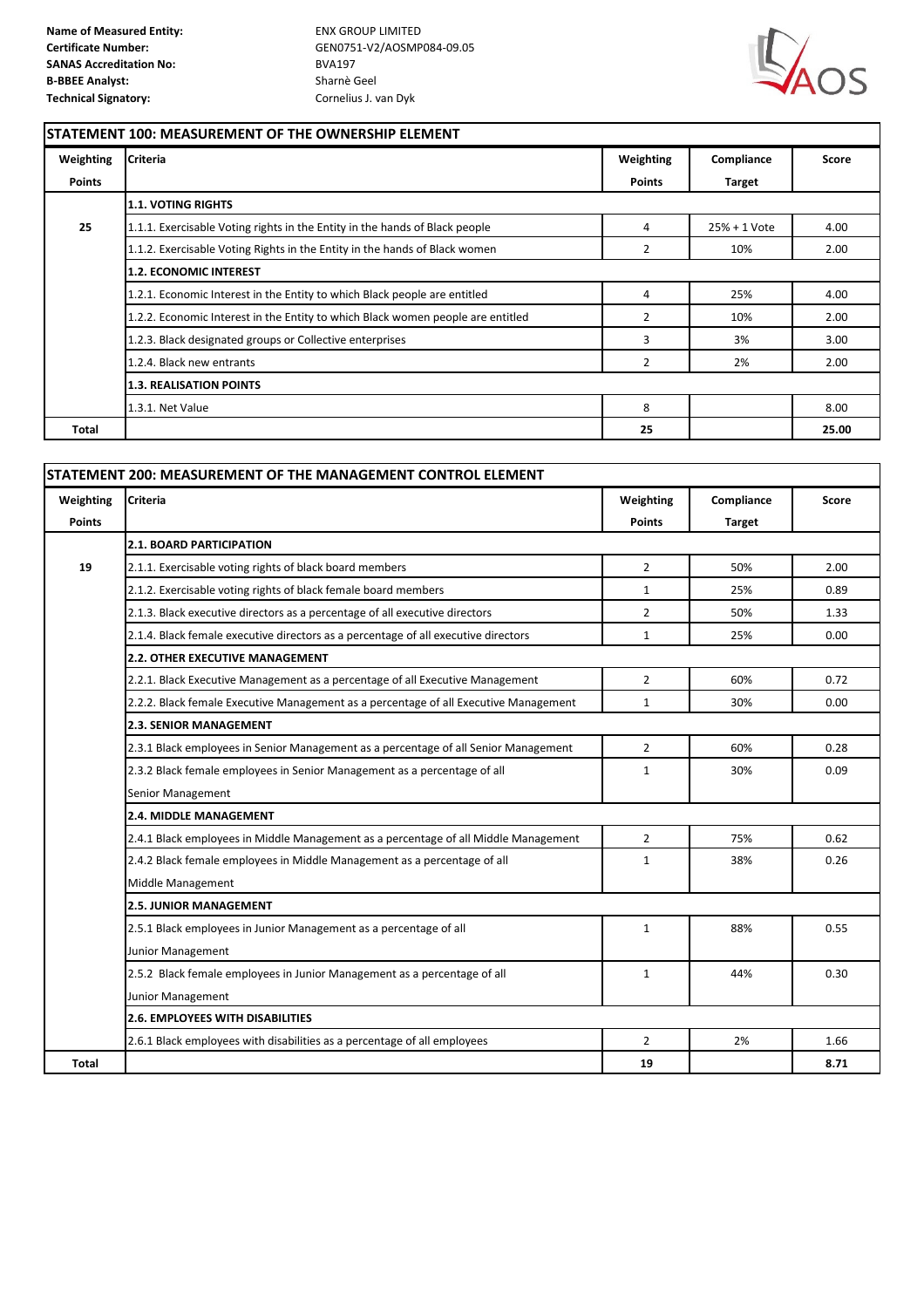

### **STATEMENT 300: SKILLS DEVELOPMENT ELEMENT**

| Weighting     | <b>Criteria</b>                                                                                            | Weighting     | Compliance    | Score |
|---------------|------------------------------------------------------------------------------------------------------------|---------------|---------------|-------|
| <b>Points</b> |                                                                                                            | <b>Points</b> | <b>Target</b> |       |
|               | 3.1.1 SKILLS DEVELOPMENT EXPENDITURE ON ANY PROGRAMME SPECIFIED IN THE LEARNING PROGRAMME MATRIX (LPM) FOR |               |               |       |
| 20            | BLACK PEOPLE AS A PERCENTAGE OF THE LEVIABLE AMOUNT                                                        |               |               |       |
|               | 3.1.1.1 Skills development expenditure on Learning Programmes specified                                    | 6             | 3.5%          | 4.50  |
|               | in the LPM for black people as a percentage of the Leviable Amount                                         |               |               |       |
|               | 3.1.1.2 Skills Development expenditure on Bursaries for Black Students at                                  | 4             | 2.5%          | 0.18  |
|               | <b>Higher Education Institutions</b>                                                                       |               |               |       |
|               | 3.1.1.3 Skills development expenditure on Learning Programmes specified                                    | 4             | 0.30%         | 2.22  |
|               | in the LPM for black employees with disabilities as a percentage of the                                    |               |               |       |
|               | Leviable Amount                                                                                            |               |               |       |
|               | 3.1.2. LEARNERSHIPS, APPRENTICESHIPS AND INTERNSHIPS                                                       |               |               |       |
|               | 3.1.2. Number of black people participating in Learnerships, Apprenticeships                               | 6             | 5.00%         | 5.79  |
|               | and Internships as a percentage of total employees                                                         |               |               |       |
|               | 3.3. BONUS POINTS                                                                                          |               |               |       |
| 5.            | 3.1.3. Number of black people absorbed by the measured entity and                                          | 5             | 100%          | 0.73  |
|               | industry entity at the end of the Learning Programme                                                       |               |               |       |
| <b>Total</b>  |                                                                                                            | 25            |               | 13.42 |

| STATEMENT 400: MEASUREMENT OF THE ENTERPRISE AND SUPPLIER DEVELOPMENT ELEMENT |                                                                                    |                |               |       |
|-------------------------------------------------------------------------------|------------------------------------------------------------------------------------|----------------|---------------|-------|
| Weighting                                                                     | Criteria                                                                           | Weighting      | Compliance    | Score |
| <b>Points</b>                                                                 |                                                                                    | <b>Points</b>  | <b>Target</b> |       |
|                                                                               | <b>4.1. PREFERENTIAL PROCUREMENT</b>                                               |                |               |       |
| 42                                                                            | 4.1.1. B-BBEE Procurement Spend from all Empowering Suppliers as a                 | 5              | 80%           | 4.04  |
|                                                                               | percentage of Total Measured Procurement Spend                                     |                |               |       |
|                                                                               | 4.1.2. B-BBEE Procurement Spend from all Empowering Suppliers that are QSE         | 3              | 15%           | 0.96  |
|                                                                               | suppliers as a percentage of Total Measured Procurement Spend                      |                |               |       |
|                                                                               | 4.1.3. B-BBEE Procurement Spend from all EME suppliers based on the B-BBEE         | 4              | 15%           | 1.06  |
|                                                                               | Procurement Recognition Levels as a percentage of Total Measured Procurement Spend |                |               |       |
|                                                                               | 4.1.4. B-BBEE Procurement Spend from Empowering Suppliers that are at least        | 11             | 50%           | 5.22  |
|                                                                               | 51% black owned as a percentage of Total Measured Procurement Spend                |                |               |       |
|                                                                               | 4.1.5. B-BBEE Procurement Spend from Empowering Suppliers that are at least        | 4              | 12%           | 4.00  |
|                                                                               | 30% black women owned as a percentage of Total Measured Procurement Spend          |                |               |       |
| <b>4.3. SUPPLIER DEVELOPMENT</b>                                              |                                                                                    |                |               |       |
|                                                                               | 4.3.1. Annual value of all Supplier Development Contributions made by the          | 10             | 2% of NPAT    | 10.00 |
|                                                                               | Measured Entity as a percentage of the target                                      |                |               |       |
|                                                                               | 4.4. ENTERPRISE DEVELOPMENT                                                        |                |               |       |
|                                                                               | 4.4.1. Annual value of Enterprise Development Contributions and Sector             | 5              | 1% of NPAT    | 5.00  |
|                                                                               | Specific Programmes made by the Measured Entity as a percentage of target          |                |               |       |
|                                                                               | <b>4.5. BONUS POINTS</b>                                                           |                |               |       |
| 4                                                                             | 4.2.1 B-BBEE Procurement Spend from Designated Group suppliers that are at         | $\overline{2}$ | 2%            | 0.42  |
|                                                                               | least 51% black owned                                                              |                |               |       |
|                                                                               | 4.5.1. Bonus points for graduation of one or more Enterprise Development           | $\mathbf{1}$   |               | 1.00  |
|                                                                               | beneficiaries to graduate to the Supplier Development level                        |                |               |       |
|                                                                               | 4.5.2. Bonus point for creating one or more jobs directly as a result of Supplier  | $\mathbf{1}$   |               | 1.00  |
|                                                                               | Development and Enterprise Development initiatives by the Measured Entity          |                |               |       |
| Total                                                                         |                                                                                    | 46             |               | 32.69 |